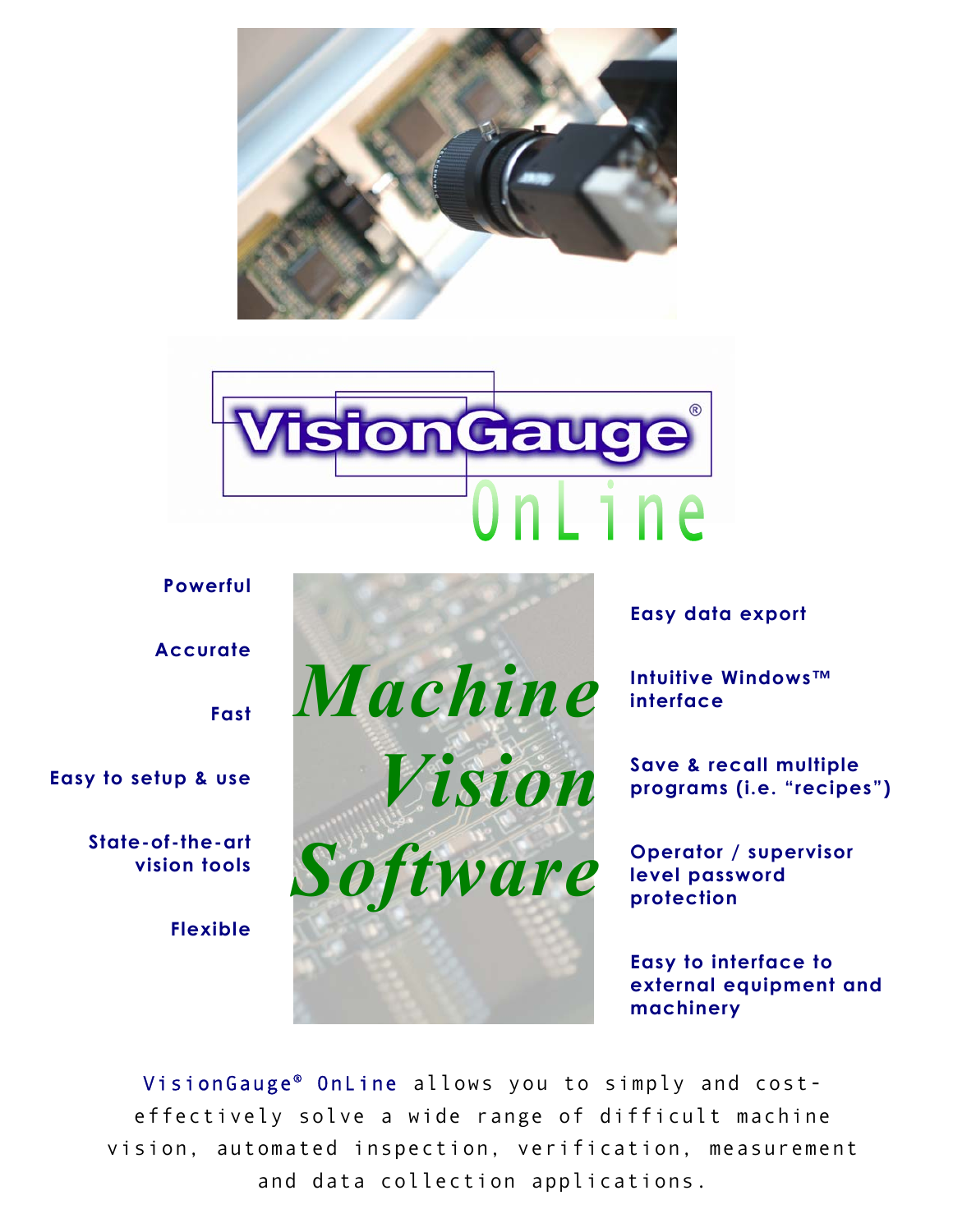Extensive powerful toolset:

- Alignment & Registration
- Pattern Matching
- High-Accuracy Measurement
- 3D LASER Profiling
- Analysis
- Defect Detection
- Assembly Verification
- Optical Character Recognition & Verification
- Blob Analysis
- Color Verification
- Presence / Absence Detection
- Object Counting & Sizing
- And many more…



Fast, Accurate & Robust



LASER Profiling for Fast and Accurate 3D Measurement



Live Image Overlay Builder with Support for DXF Format CAD Files: Compare your Part to the CAD Drawing



Optical Character Recognition & Verification (OCR/OCV)

Pattern Matching The Controller Automatic, built-in support and optimizations for:

- Hyper-threading processors
- Multi-processor computers
- Programmable computer-controlled illumination
- Motorized optics ("power zoom")
- Motorized stages and columns (up to 20 axes of either stepper or servo motion)
- Auto focus (fast & accurate)
- Etc…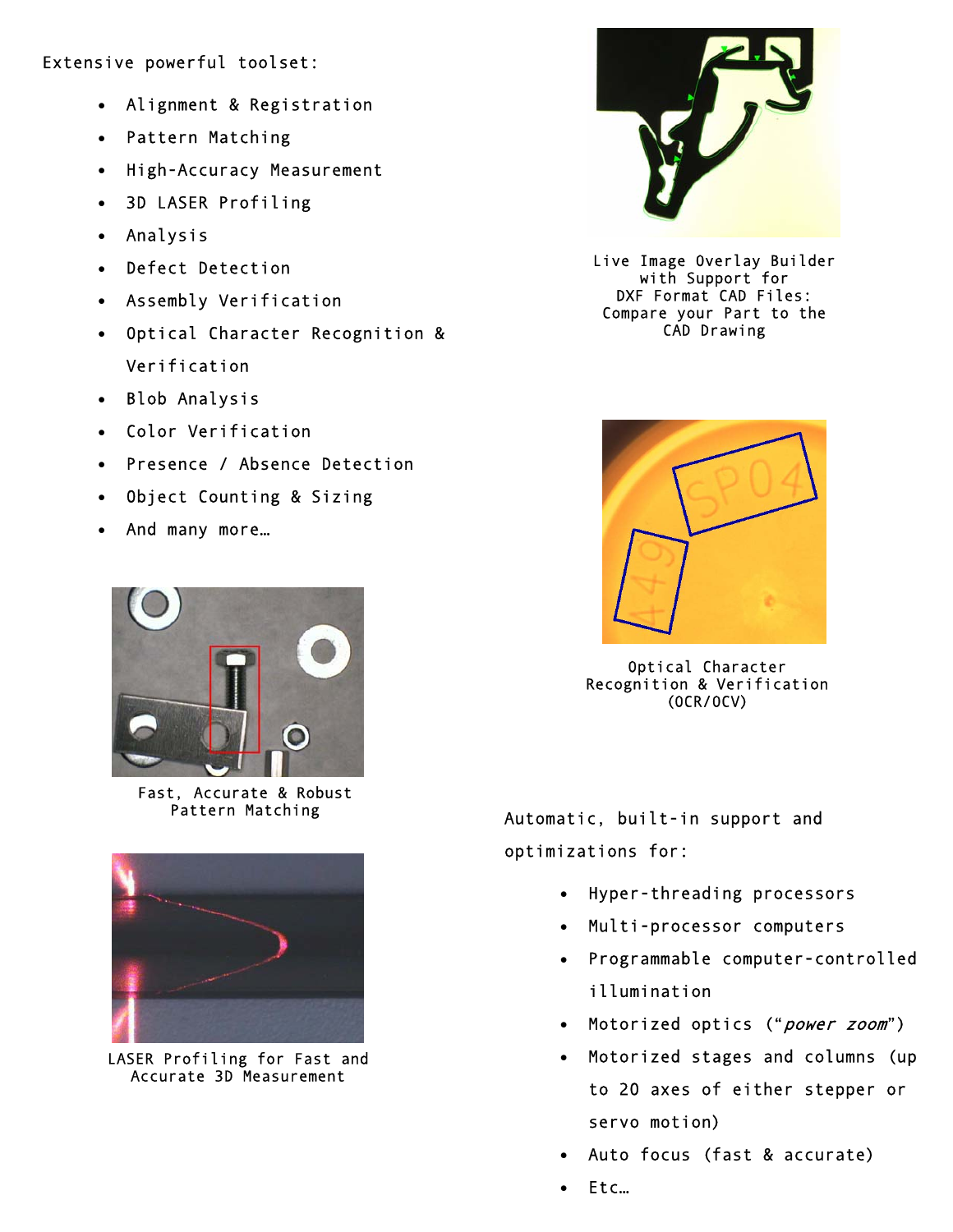

Defect Detection



High-Accuracy Measurements



Presence / Absence Detection



Automated Image Analysis



Pass / Fail Testing



## Conformity Verification

| Data Group #2 - Measurements<br>$\vert x \vert$ |                              |        |        |           |  |                     |             |  |
|-------------------------------------------------|------------------------------|--------|--------|-----------|--|---------------------|-------------|--|
| File                                            | Options Help                 |        |        |           |  |                     |             |  |
| Data Group Label:<br><b>Measurements</b>        |                              |        |        |           |  | <b>Statistics</b>   |             |  |
|                                                 |                              |        |        |           |  | Num.:               | 56          |  |
| No.                                             | Measured                     | Lower  | Upper  | Pass /    |  | Min.:               | 0.4172      |  |
|                                                 | value                        | limit  | limit  | Fail      |  | Max.:               | 0.4192      |  |
| 47                                              | $\sqrt{0.4183}$              | 0.4100 | 0.4300 | Pass      |  | Range:              | 0.0020      |  |
| 48                                              | 0.4173                       | 0.4100 | 0.4300 | Pass      |  | Average:            | 0.4181      |  |
| 49                                              | 0.4189                       | 0.4100 | 0.4300 | Pass      |  | Median:             | 0.4180      |  |
| 50                                              | 0.4180                       | 0.4100 | 0.4300 | Pass      |  | Variance:           | 0.0000      |  |
| 51                                              | 0.4172                       | 0.4100 | 0.4300 | Pass      |  | Std.Dev.:           | 0.0007      |  |
| 52                                              | 0.4175                       | 0.4100 | 0.4300 | Pass      |  | <b>Upper limit:</b> | 0.0000      |  |
| 53                                              | 0.4185                       | 0.4100 | 0.4300 | Pass      |  | Lower limit:        | 0.0000      |  |
| 54                                              | 0.4186                       | 0.4100 | 0.4300 | Pass      |  | $Cp$ :              | 0.0000      |  |
| 55                                              | 0.4192                       | 0.4100 | 0.4300 | Pass      |  | $CpK+$ :            | $-208.6937$ |  |
| 56                                              | 0.4190                       | 0.4100 | 0.4300 | $\ $ Pass |  | CpK-:               | 208.6937    |  |
|                                                 |                              |        |        |           |  | Num. Pass:          | 56          |  |
| Settings<br><b>Automatic DDE to Excel</b>       |                              |        |        |           |  | Num. Fail:          | In          |  |
| Numerical Graph<br>Pass/Fail Graph              |                              |        |        |           |  | Pass rate [%]:      | 100.000     |  |
|                                                 |                              |        |        |           |  | Fail rate [%]:      | 0.000       |  |
|                                                 | Close<br>Clear all<br>Remove |        |        |           |  |                     |             |  |
|                                                 |                              |        |        |           |  |                     |             |  |



Collect Images, Measurements, Statistics and Results using Data Groups. Create Real-Time Graphs & Charts for Operator Review. Automatically Export Results to Excel™ or Other Applications.